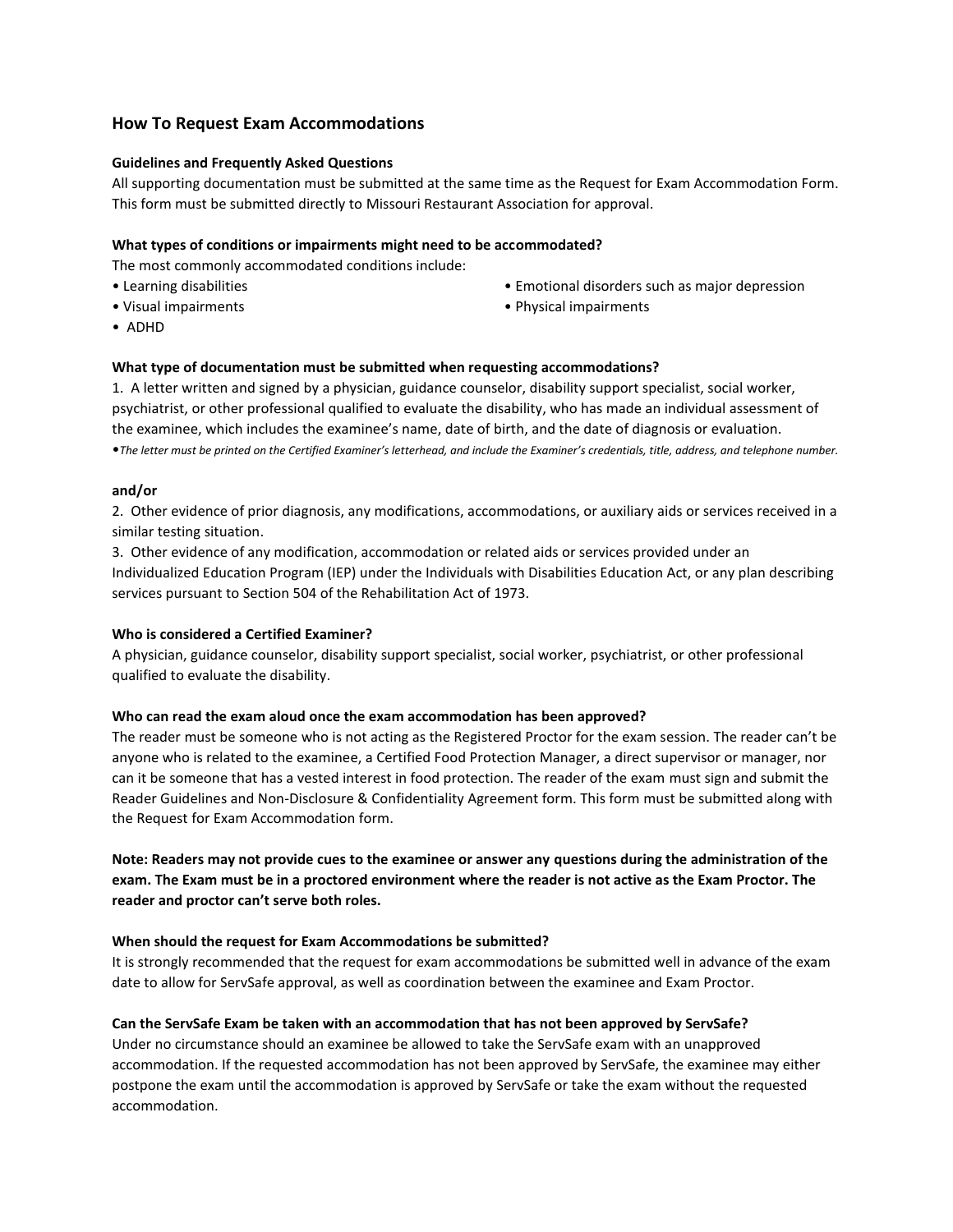#### **How will I know if the request for exam accommodation has been approved or denied?**

Approval or denial of an exam accommodation will be communicated directly to the examinee and/or Exam Proctor via email or fax number. Examinees are required to provide a valid email address or fax number when submitting a request for exam accommodation or foreign language translation.

#### **The examinee is illiterate or has difficulties with reading comprehension unrelated to a disability. What are the options?**

We encourage submission of a completed request for exam accommodation form, along with a statement from an educator, doctor, trainer, school counselor, or other professional who can attest to the examinees difficulties. The statement must be provided by someone who does not represent a conflict of interest. Each request will be considered on an individual basis and processed as a courtesy accommodation.

#### **I still have questions. Who should I contact?**

| By email: | education@morestaurants.org                                          |  |
|-----------|----------------------------------------------------------------------|--|
|           | Please remember to include 'Exam Accommodation' in the subject line. |  |
| By phone: | (314) 576-2777                                                       |  |
| By fax:   | $(314)$ 576-2999                                                     |  |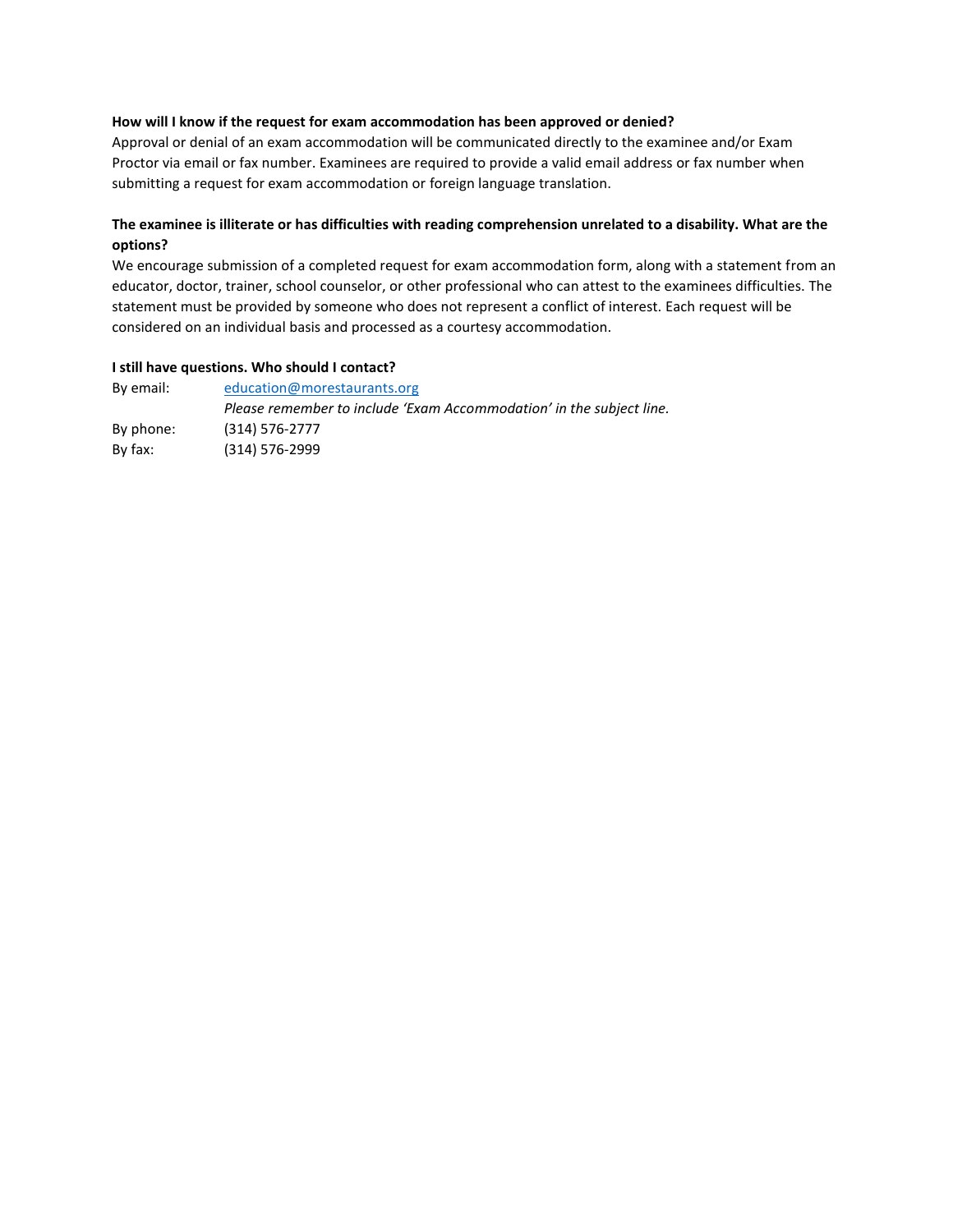

### Appendix F

# Request for Exam Accommodation

This form must be submitted directly to National Restaurant Association Solutions (NRA Solutions) by the examinee or on behalf of the examinee. Please provide the following information and fax this form to 866.665.9570 (toll-free) or to 312.583.9853 (local direct) All examinees will be notified of their approved or denied accommodation status via email. It is the examinee's responsibility to notify their proctor of their approved examination so the proctor can prepare for the accommodation.

| Accommodation requested for following delivery method:<br>(Must select one)<br>$\Box$ Print Exam<br>$\Box$ Online Exam<br>Pearson Vue Testing Center<br><b>Section I. Examinee Information</b><br>Name<br>Date of birth |
|-------------------------------------------------------------------------------------------------------------------------------------------------------------------------------------------------------------------------|
|                                                                                                                                                                                                                         |
|                                                                                                                                                                                                                         |
|                                                                                                                                                                                                                         |
|                                                                                                                                                                                                                         |
|                                                                                                                                                                                                                         |
|                                                                                                                                                                                                                         |
|                                                                                                                                                                                                                         |
| Email address                                                                                                                                                                                                           |
| Daytime telephone number                                                                                                                                                                                                |
| <b>Section II. Type of Accommodation Requested</b>                                                                                                                                                                      |
| (Select all that apply)                                                                                                                                                                                                 |
| $\Box$ Reader (signed <i>Reader Non-disclosure &amp; Confidentiality Agreement</i> must be attached)                                                                                                                    |
| $\Box$ Separate room/alternate exam location                                                                                                                                                                            |
| $\Box$ Extra time                                                                                                                                                                                                       |
| $\Box$ Scribe                                                                                                                                                                                                           |
| $\Box$ Sign language interpreter                                                                                                                                                                                        |
| <b>Section III. Instructor/Proctor/Organization Information</b>                                                                                                                                                         |
| Name of proctor (if known)                                                                                                                                                                                              |
| Name of sponsoring organization                                                                                                                                                                                         |
| Date of exam                                                                                                                                                                                                            |
| <b>Section IV. Documentation Guidelines</b>                                                                                                                                                                             |
| Documentation must meet the following guidelines in order to be processed:                                                                                                                                              |
| $\Box$ Be current (within 3 years if possible)                                                                                                                                                                          |
| $\Box$ State a specific diagnosis                                                                                                                                                                                       |
| $\Box$ Include a detailed description of current functional limitations                                                                                                                                                 |
| $\Box$ Written by a professional qualified for evaluating the disability                                                                                                                                                |
| $\Box$ Include the examinee's name, date of birth, and the date of diagnosis or date of last evaluation<br>Proof of previous accommodation                                                                              |

©2015 National Restaurant Association Educational Foundation (NRAEF). All rights reserved. ServSafe® and the ServSafe logo are trademarks of the NRAEF. National<br>Restaurant Association® and the arc design are trademarks of

You may print one copy of this document for your personal use; otherwise, no part of this document may be reproduced, stored in a retrieval system, distributed or transmitted<br>in any form or by any means electronic, mechan